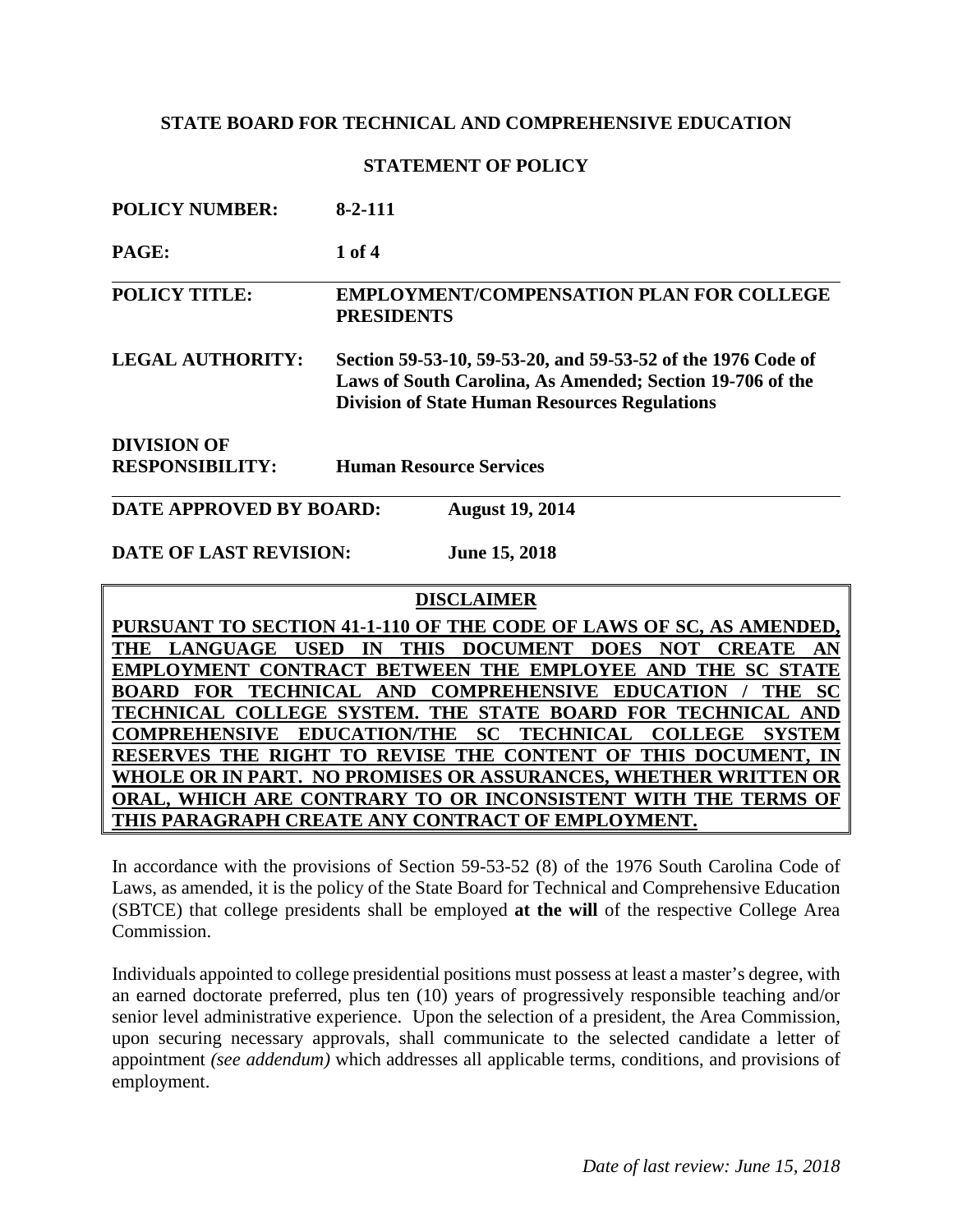#### **STATEMENT OF POLICY**

## **POLICY NUMBER: 8-2-111**

**PAGE: 2 of 4**

#### **I. APPOINTMENT AND COMPENSATION**

 $\overline{a}$ 

- A. In the event of a college president vacancy, the governing board (College Area Commission) must have the prior favorable recommendation of the Agency Head Salary Commission to set, discuss, offer, or pay a salary for a college president at a rate that exceeds the minimum of the salary range established by the Agency Head Salary Commission. No college president shall be paid a salary higher than that recommended by the Agency Head Salary Commission. The Agency Head Salary Commission shall have final approval authority for college presidential salaries.
- B. College president salary ranges are determined by the Agency Head Salary Commission. The establishment of an initial appointment salary shall be determined by such factors as the extent to which the selected candidate's related education and related work experience exceed the required position qualifications, market conditions, and internal/external salary equity. Consultation with the System Office Human Resource Services is encouraged.
- C. No college president shall be paid less than the minimum of the salary pay range nor receive an increase that would have the effect of raising the salary above the maximum of the pay range. No lump sum bonus or base pay increase is permitted without the concurrence of the Agency Head Salary Commission.
- D. No president of a technical college may receive a salary in excess of ninety-five (95) percent of the agency head salary range or the agency head actual salary, whichever is greater, except on approval of the Agency Head Salary Commission.
- E. No college president may be dually employed by another state agency or institution of higher education without prior approval by the Agency Head Salary Commission.
- F. Each college president is required to have a planning document and an evaluation completed on a fiscal year basis by the respective Area Commission. The planning documents are submitted on a prescribed date in the fall of each year, while final evaluation documents are normally due in August of each fiscal year, unless an alternative date is established by the Agency Head Salary Commission.
- G. All salary increases for presidents must be justified and based on recommendations submitted to the Agency Head Salary Commission by the respective Area Commission.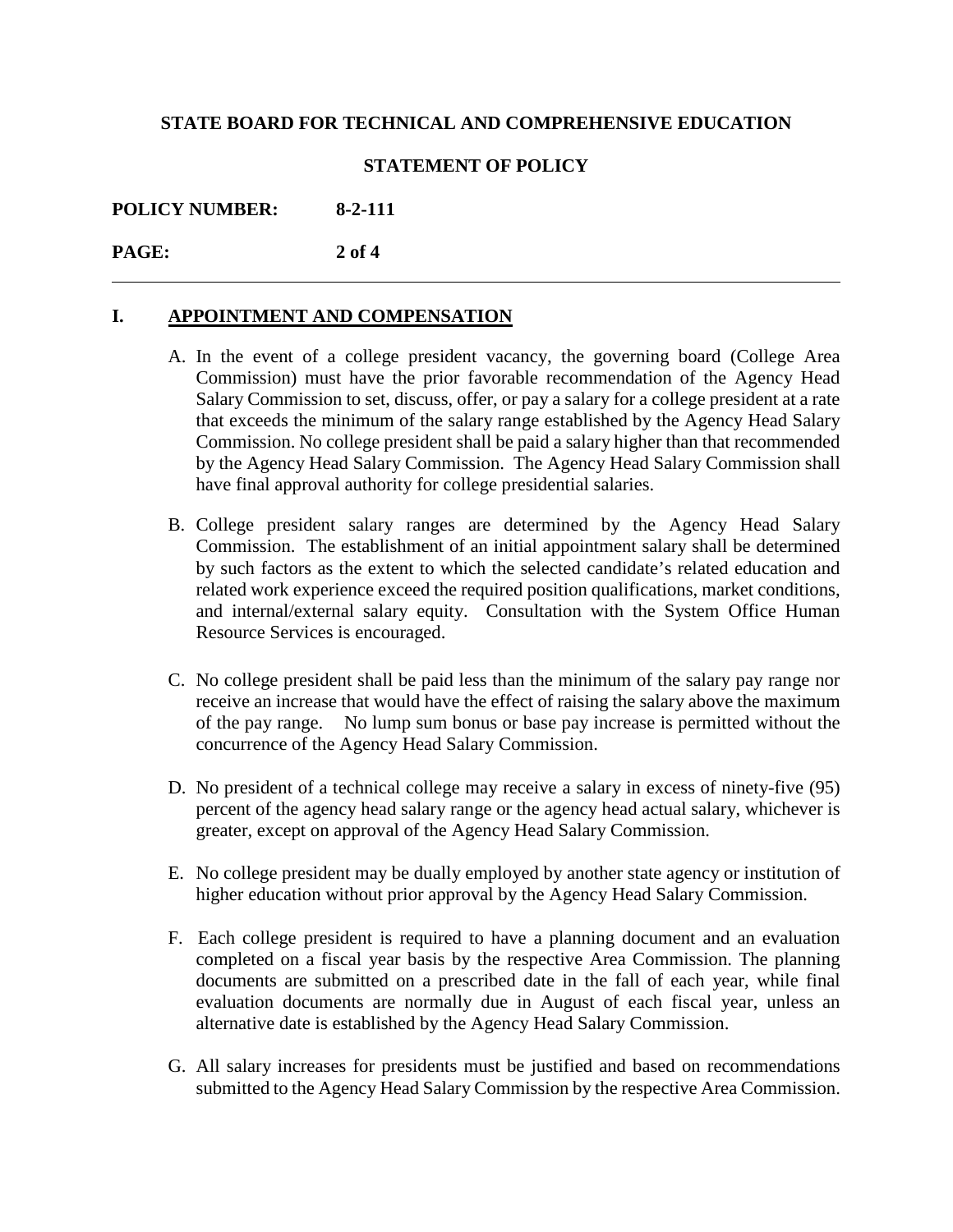### **STATEMENT OF POLICY**

### **POLICY NUMBER: 8-2-111**

#### **PAGE: 3 of 4**

 $\overline{a}$ 

The Agency Head Salary Commission must approve all salary increases. The performance evaluations will serve as a factor in the determination of any salary increase for college presidents.

- H. Holiday, annual, sick and other leave for college presidents will be administered in accordance with the procedures set forth in SBTCE leave procedures.
- I. State Fiscal Accountability Authority shall contract every four years for a study of Agency Head and College President compensation during the current year. The cost of the study must be shared by the participating agencies.

#### **II. SUSPENSION AND TERMINATION**

- A. A college Area Commission may, at its discretion, suspend (without pay) and/or terminate the employment of a college president for any reason or no reason, and without regard to the existence of just cause or lack thereof.
- B. The college president shall be entitled to notice (either orally or in writing) by the Area Commission of the Commission's intent to suspend and/or terminate (a president's employment) and given an opportunity to be heard. The type of notice and the procedures for a hearing shall be at the sole discretion of the Area Commission.
- C. The Chairman of the State Board for Technical and Comprehensive Education will be informed (either orally or in writing) of an Area Commission's intent to suspend and/or terminate the employment of a college president.
- D. A college Area Commission may develop local policies and procedures, which further define the process the Area Commission will utilize in implementing the provisions included in Section II, Parts A, B, and C. These policies and procedures must be consistent with SBTCE policy.

#### **III. DISCRETIONARY PROVISIONS**

A. College presidents may be authorized by his/her respective Area Commission to receive salary supplements from non-public funds, in accordance with the provisions of SBTCE Policy No. 8-2-107 and accompanying Procedure No. 8-2-107.1 (Salary Supplement: College Presidents).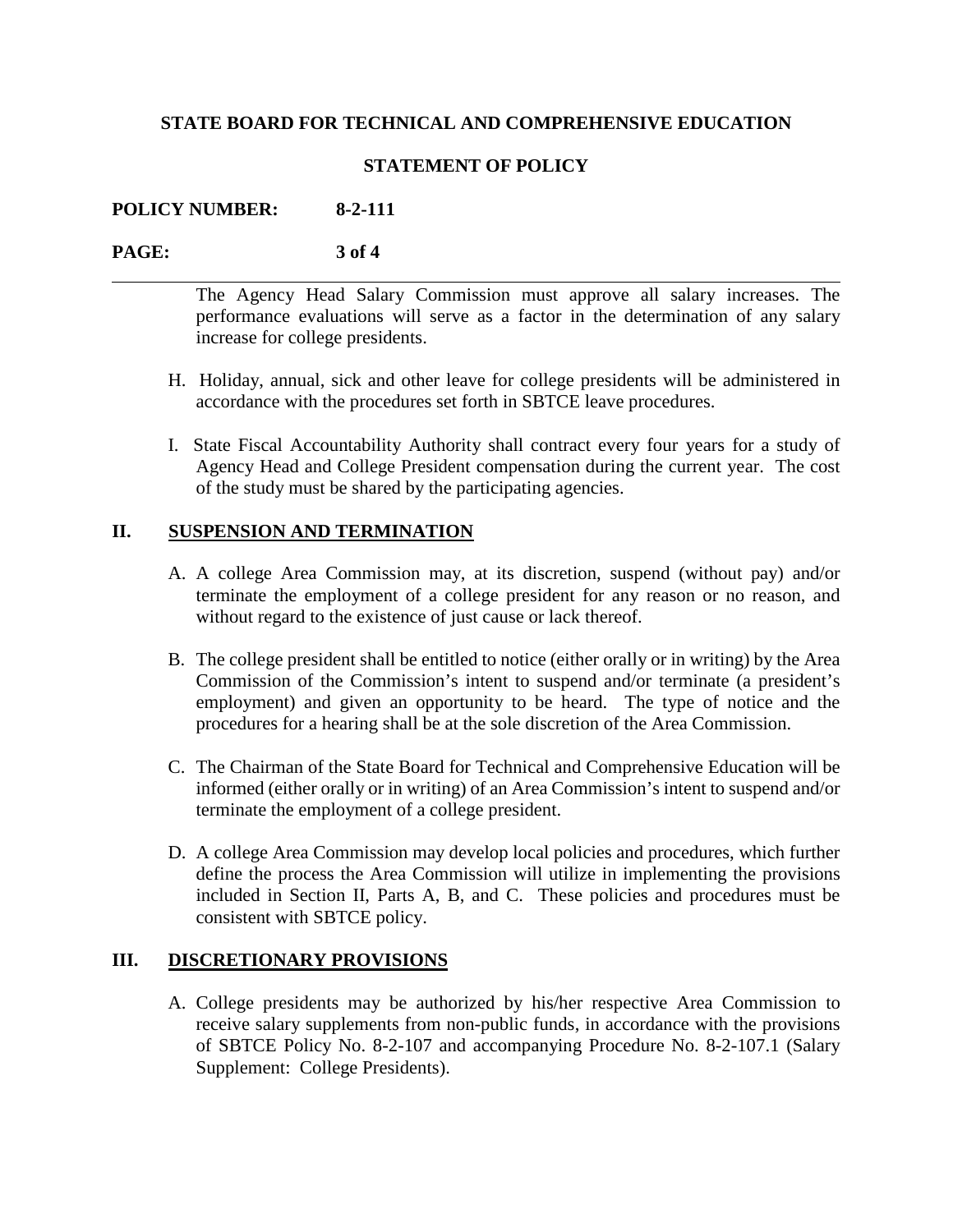## **STATEMENT OF POLICY**

## **POLICY NUMBER: 8-2-111**

 $\overline{a}$ 

## **PAGE: 4 of 4**

B. College presidents may be provided an automobile in accordance with all applicable state, federal and/or local laws and regulations.

## **IV. RETIREMENT**

College presidents who retire due to either full retirement or early retirement in either of the state retirement system programs may be re-hired at the minimum of the respective salary range.